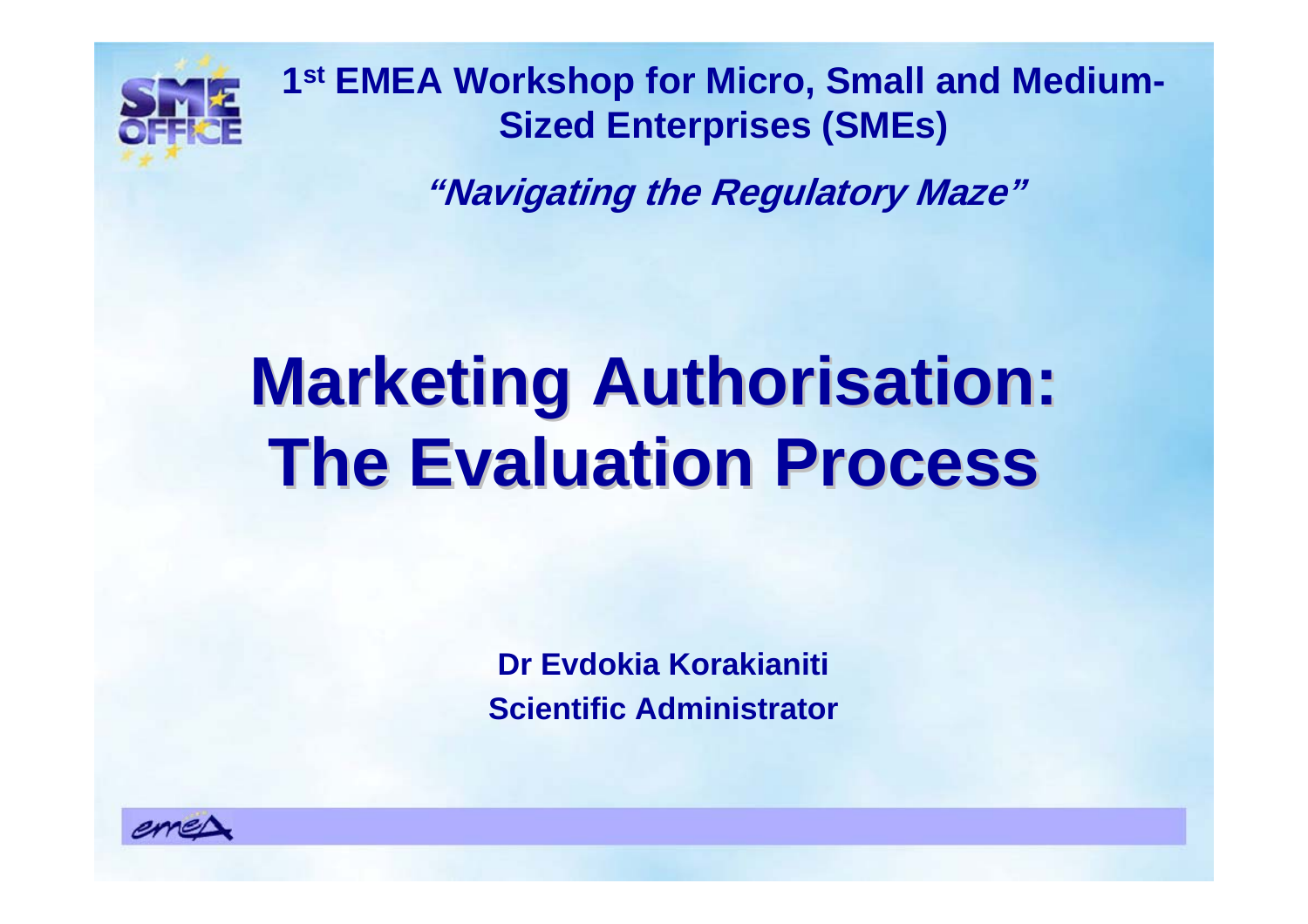

## **Centralised Procedure Centralised Procedure**

It is one of a number of 'procedures' or 'routes' to authorisation in the EU

It is a regulatory assessment process leading to:

- 1 Marketing Authorisation (simultaneously valid in ALL EU MS)
- 1 Invented Name
- Identical product information, in all 23 EU languages :
	- Summary of Product Characteristics (SPC) which defines the conditions of use of the product – indications, warnings, shelf-life, etc.
	- Package Leaflet (Information for the patient)
	- Package Labelling (Information on the carton)
- Maximum time limit
	- 210 days Evaluation  $\rightarrow$  Opinion

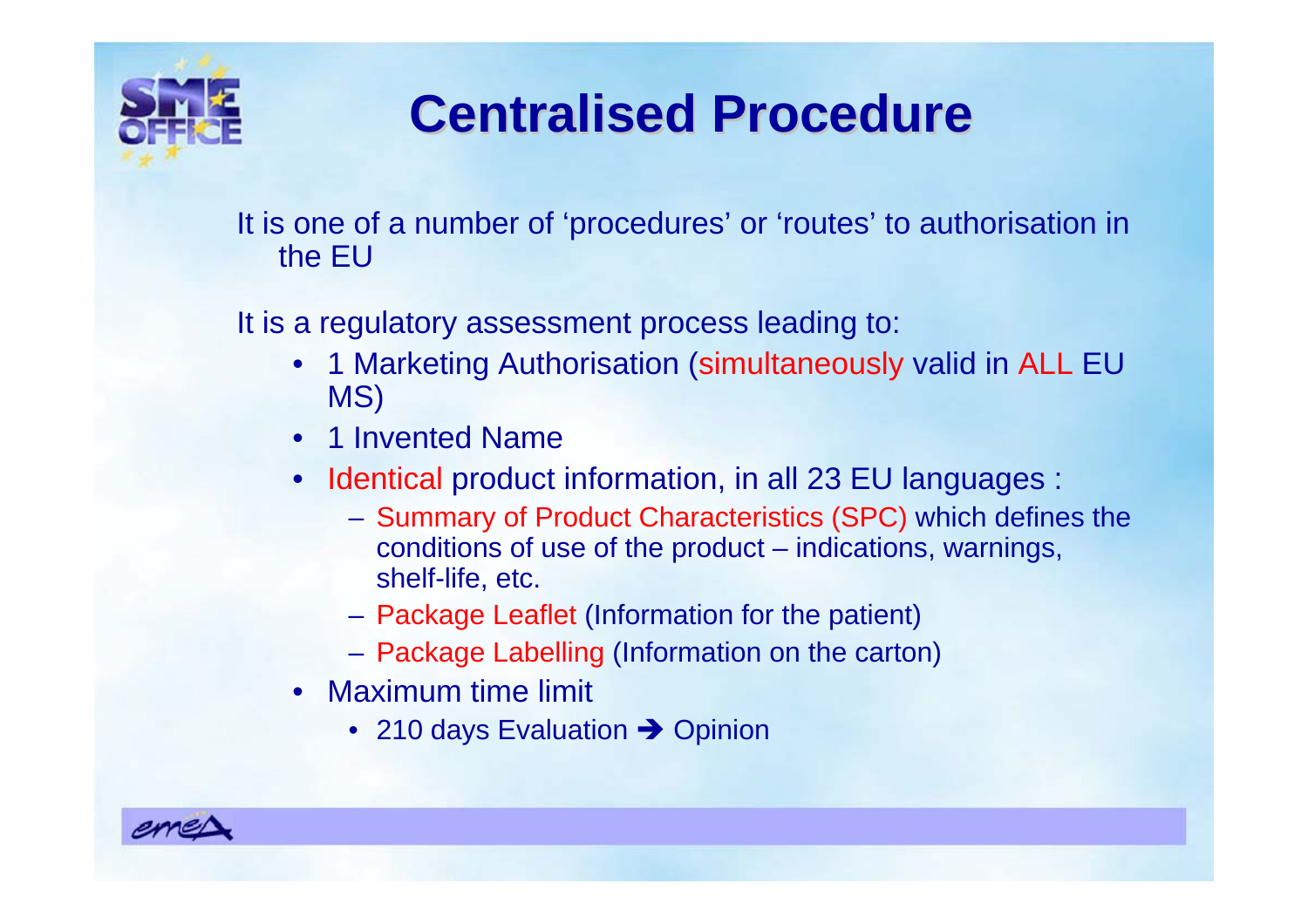## **Centralised Evaluation System Centralised Evaluation System**

- • The centralised evaluation system is designed to coordinate the existing scientific resources of Member States
- EMEA is coordinating the scientific evaluation  $\rightarrow$  Scientific Opinion
- $\bullet$  The European Commission grants the **Commission Decision** (Pan European Marketing Authorisation) on the basis of this **Opinion**
- •**Legally binding** to all MS



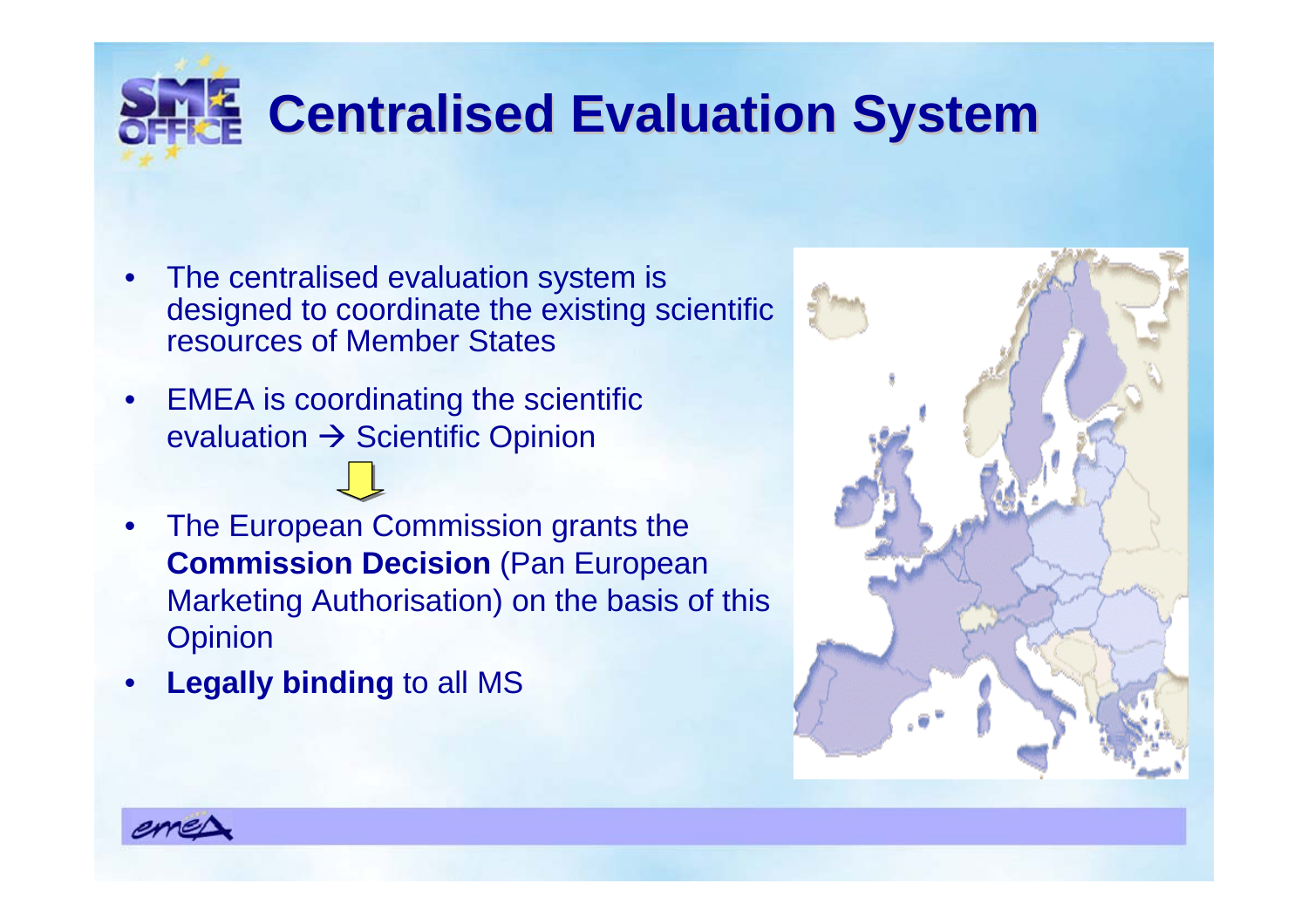

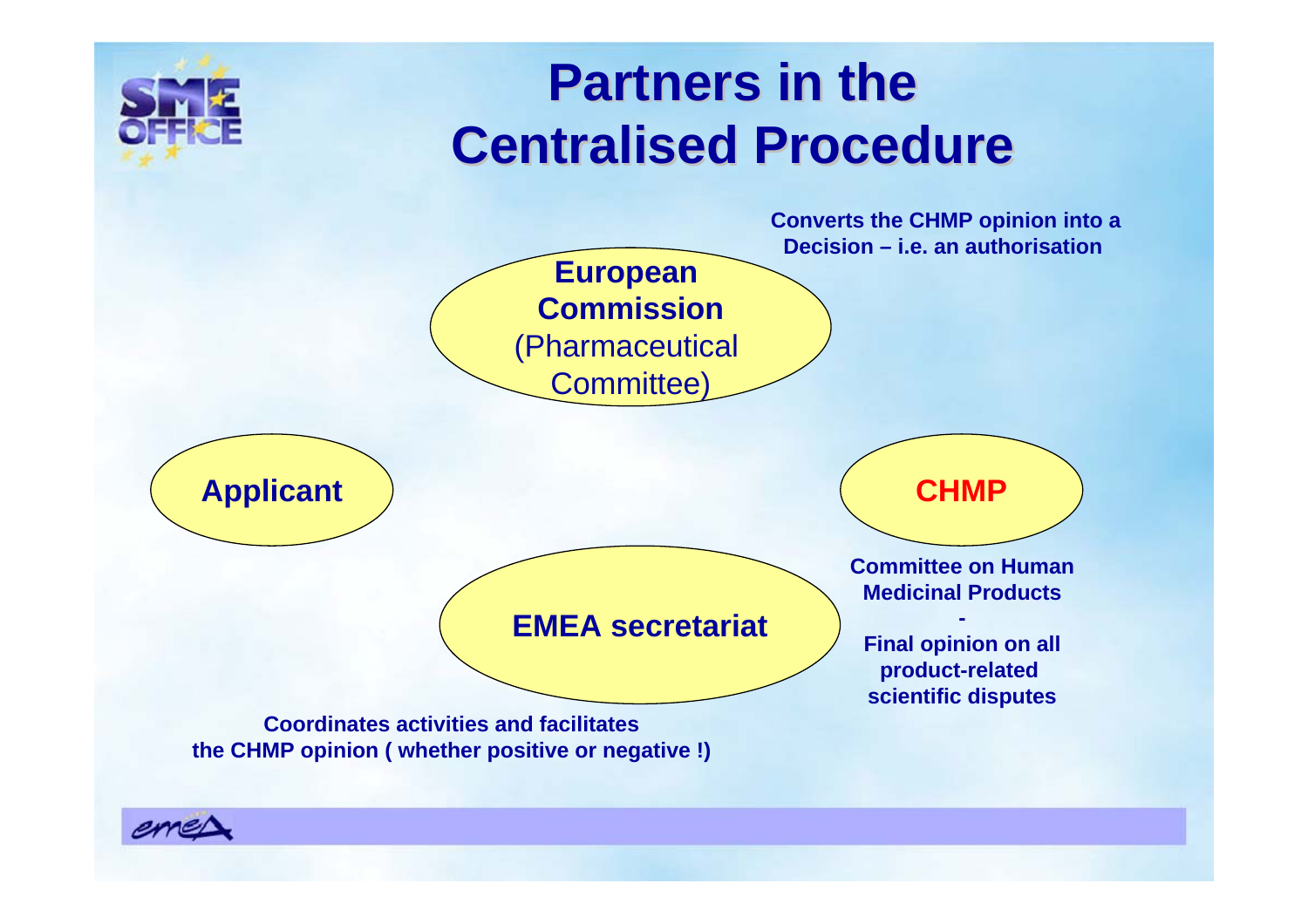

## **Centralised Evaluation System Centralised Evaluation System**

- • The applicant has to submit a '**dossier**' of scientific information on quality, efficacy and safety to support the application
- The CHMP appoints two of its members to act as "Rapporteurs" who will do the evaluation on behalf of the Community.
- Each Rapporteur has a team of experts in the field of Quality, Safety, Efficacy, so two teams will evaluate the dossier
- The Rapporteurs' assessment is a recommendation to CHMP and forms the basis of the discussion
- • **Transparent procedure**, the Rapporteurs' assessment is sent to the applicant

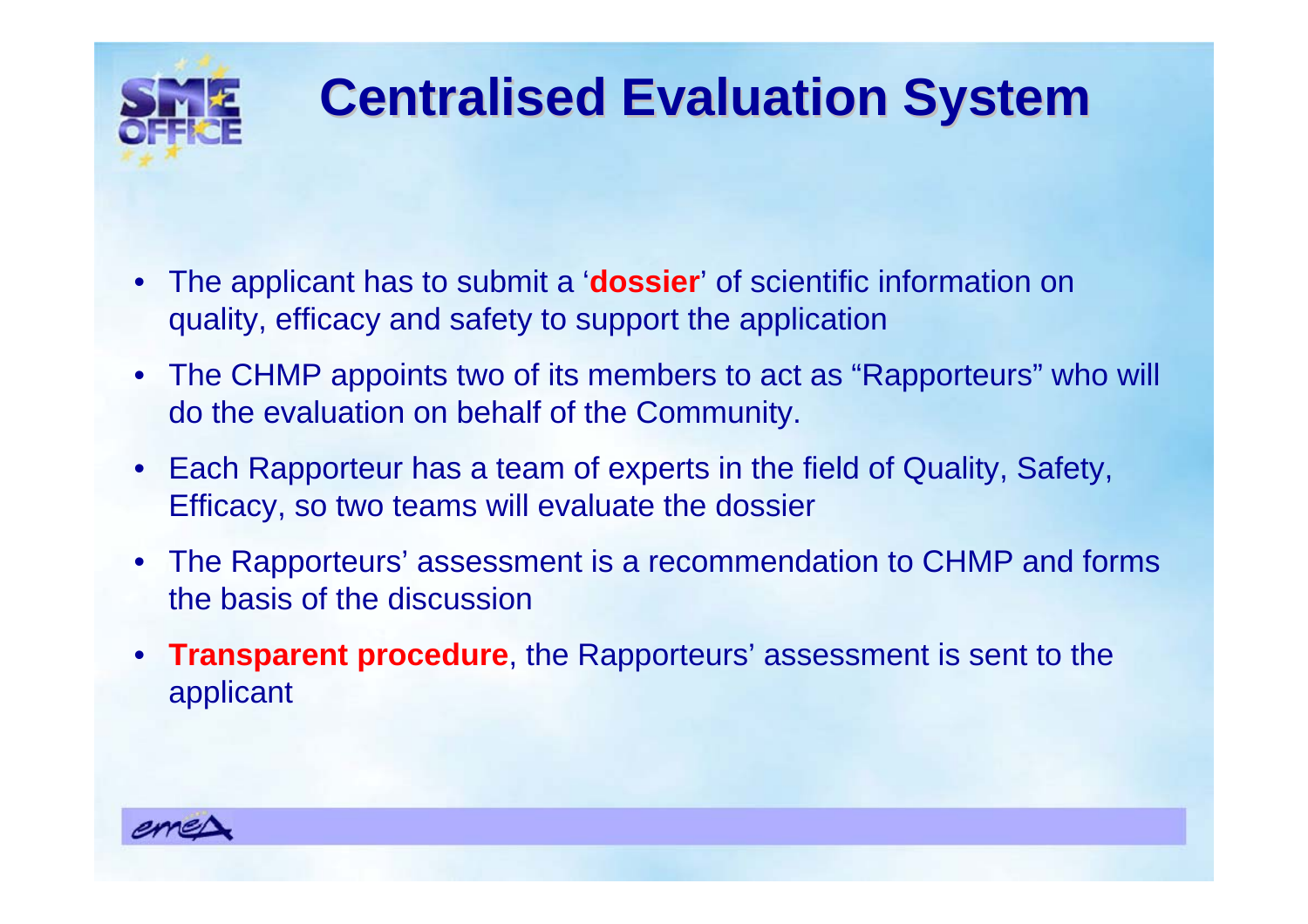

## **Centralised Evaluation System Centralised Evaluation System**

- $\bullet$  The decision on whether to recommend the granting of an authorisation is taken by **All** CHMP members
- $\bullet$  CHMP Opinions are based on majority, **if a MS does not agree it will still have to comply with the majority view**
- For "unusual" cases the CHMP may seek the advise of specialised experts (Working Parties, SAGs)

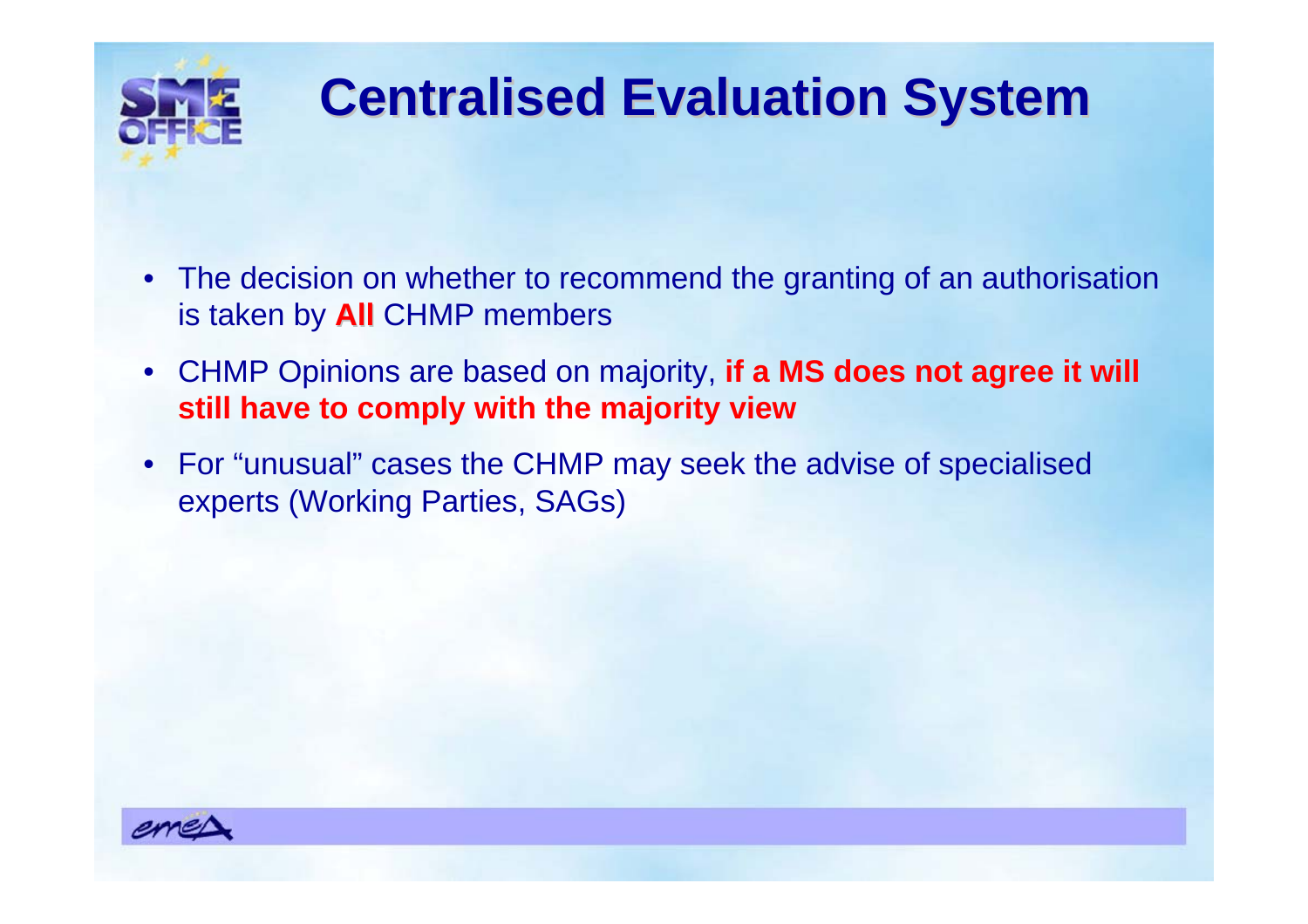# **Criteria for Authorising Medicines Criteria for Authorising Medicines**



The main scientific principle used in the evaluation of medicines is the **benefit/risk ratio** based on quality, efficacy, safety and risk management considerations.

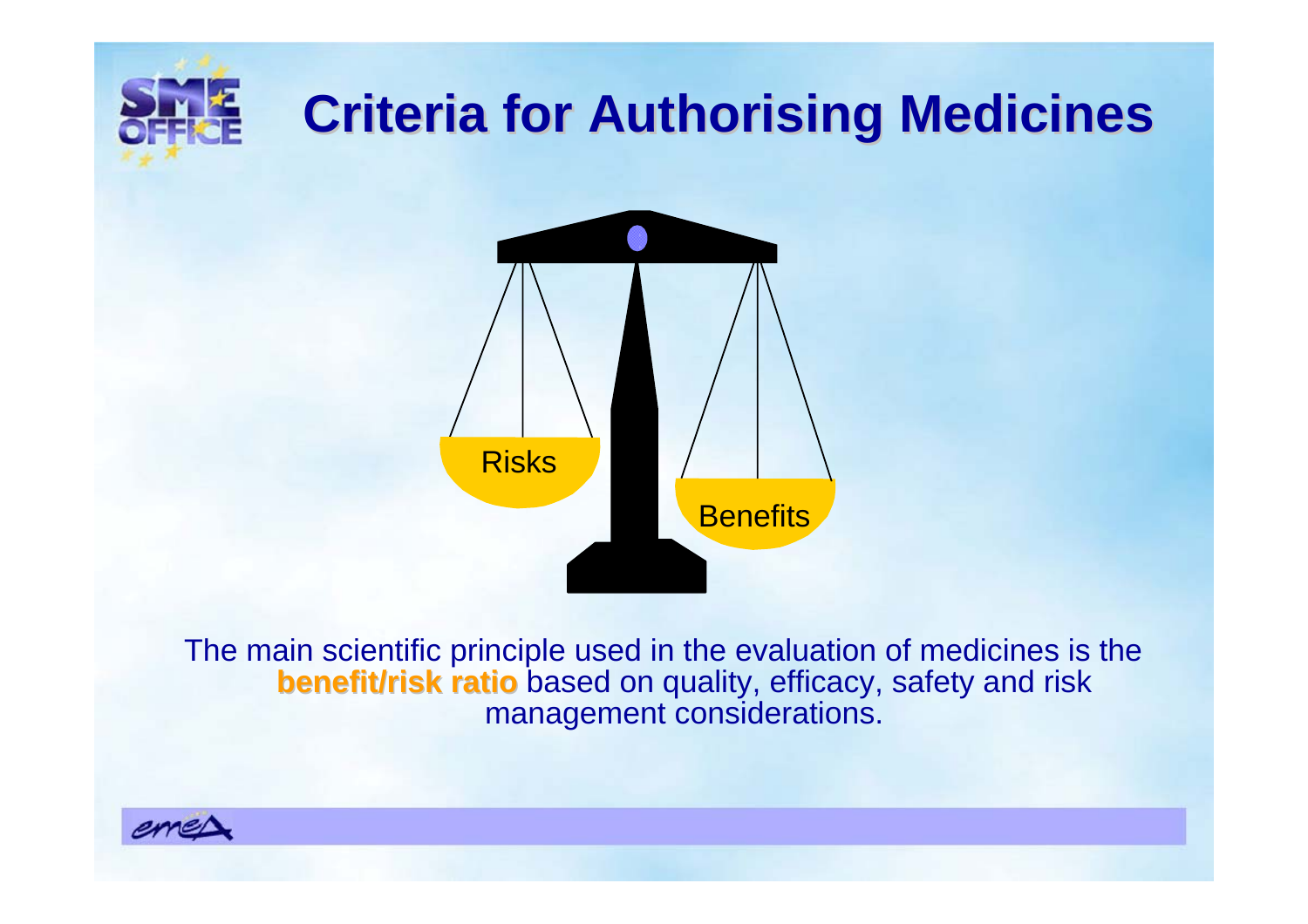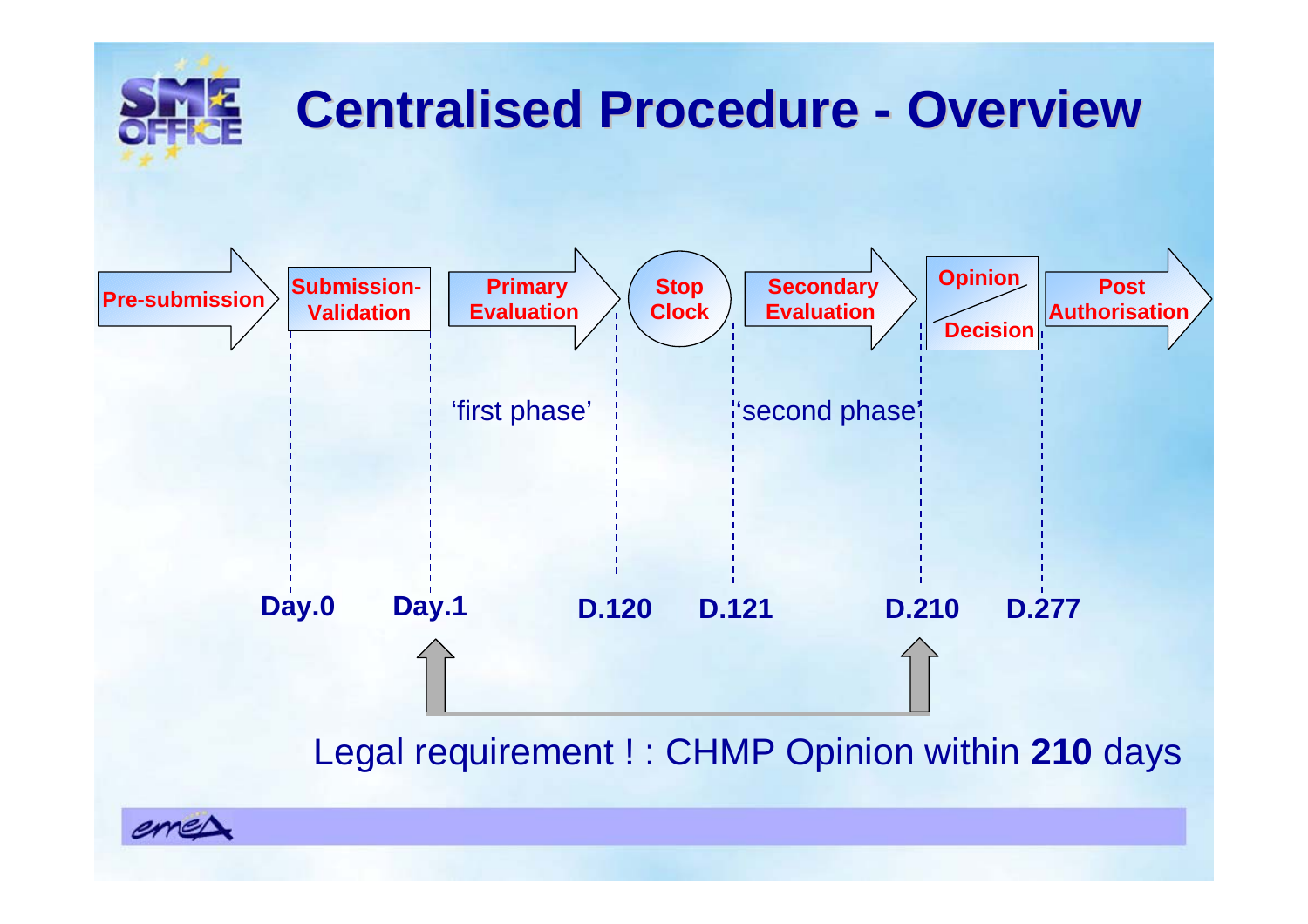

### **Submission Submission:**

•Applicant submits the dossier. •Dossier requirements are defined in the legislation and in relevant guidelines

### **Validation Validation:**

- •Performed by the EMEA
- •10 working days from submission date
- •No scientific evaluation, at this point •Only check of:

•the completeness of the dossier and •compliance with legal/regulatory requirements

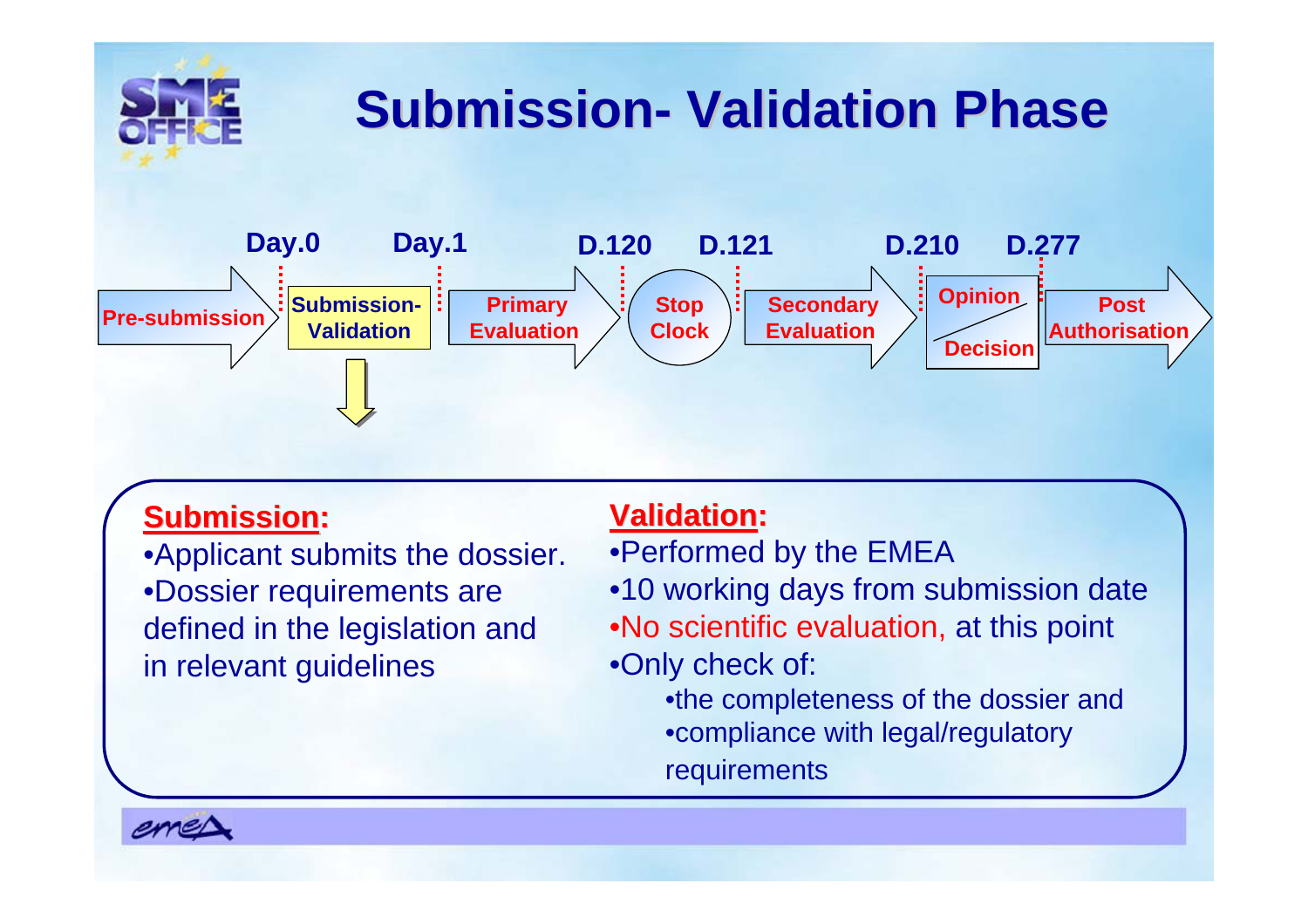

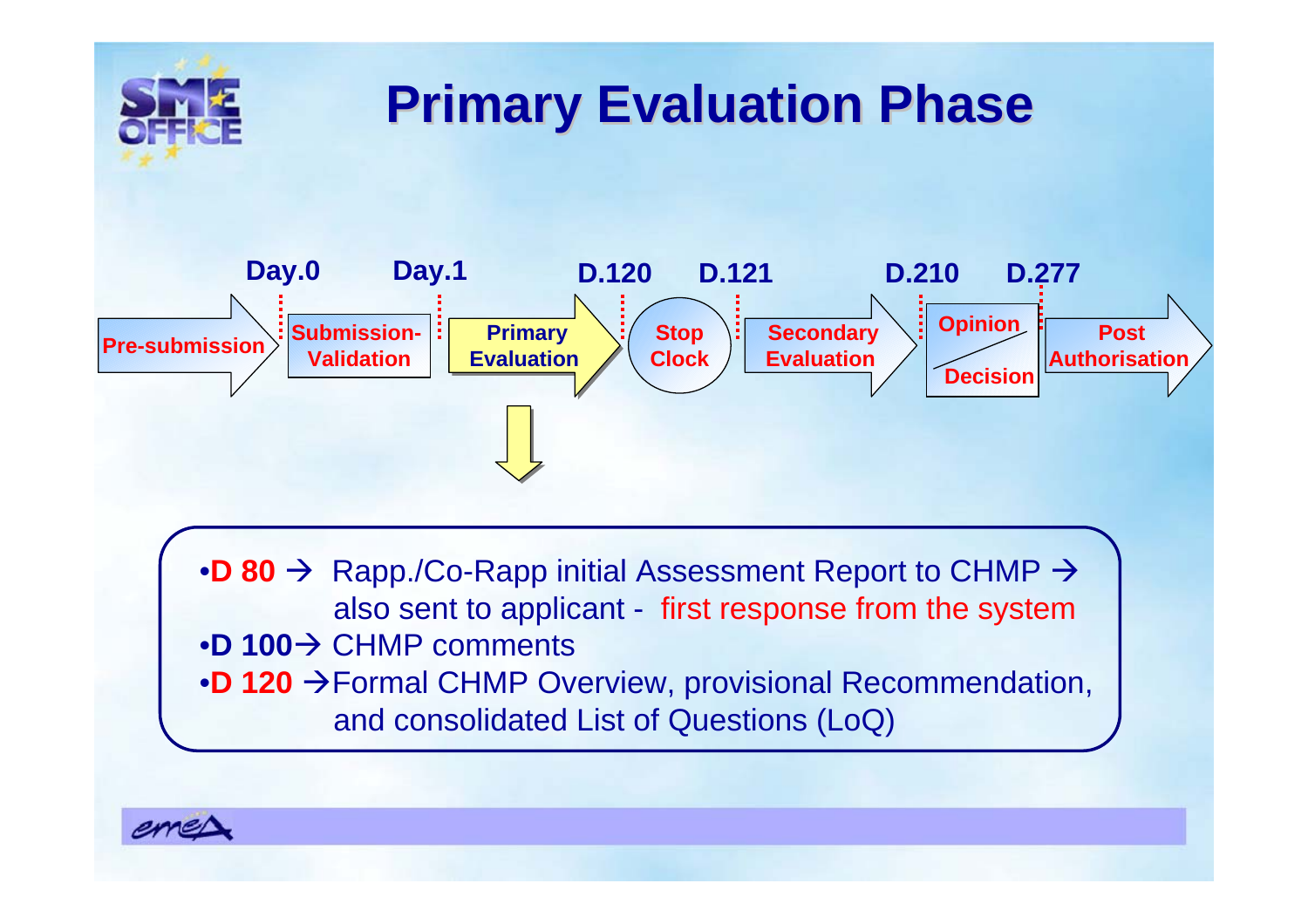

- Applicant's responses expected within **3 months**
- May be extended up to 6 months
- Optional clarification meeting on LoQ ( Applicant / Rapporteurs )

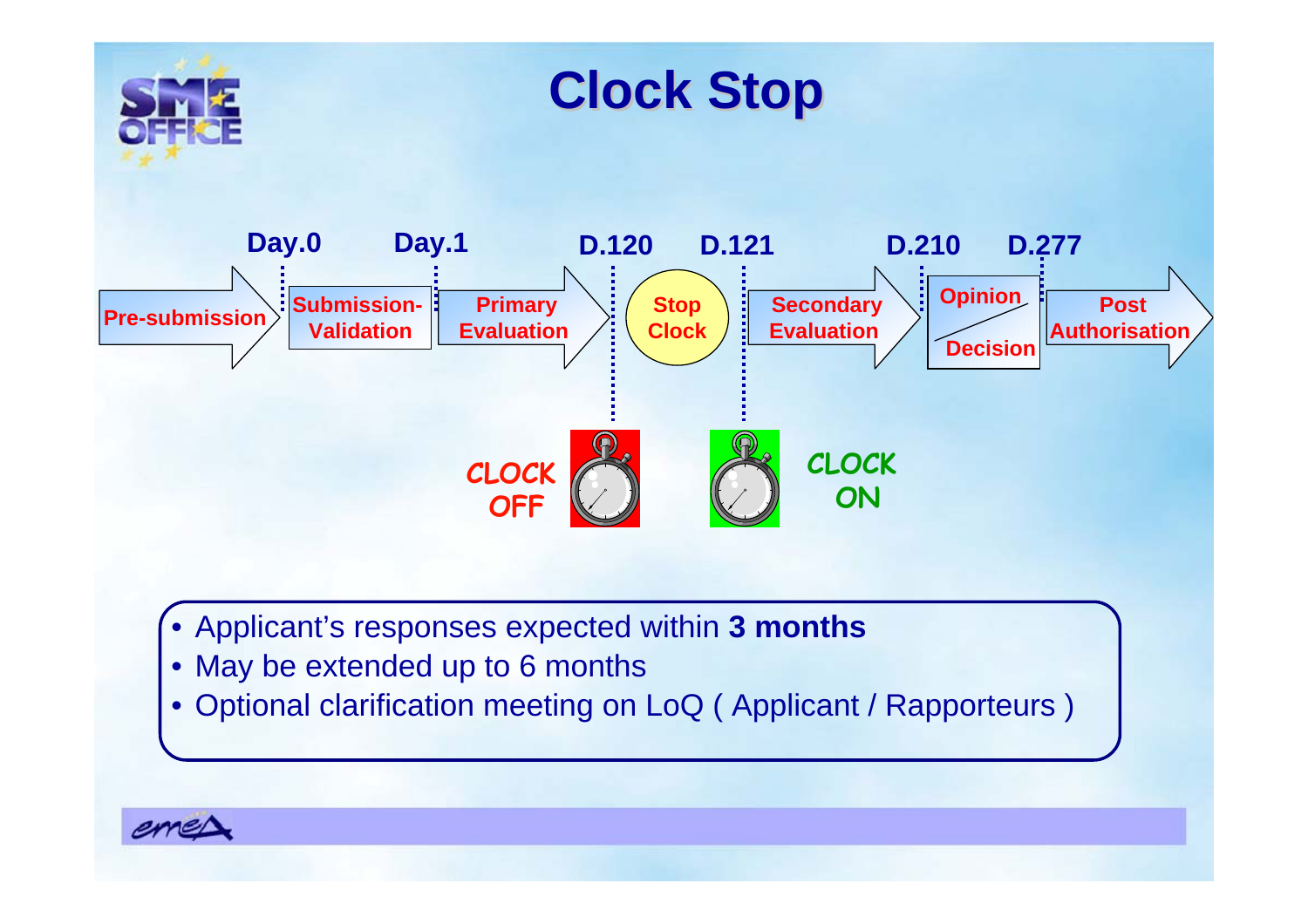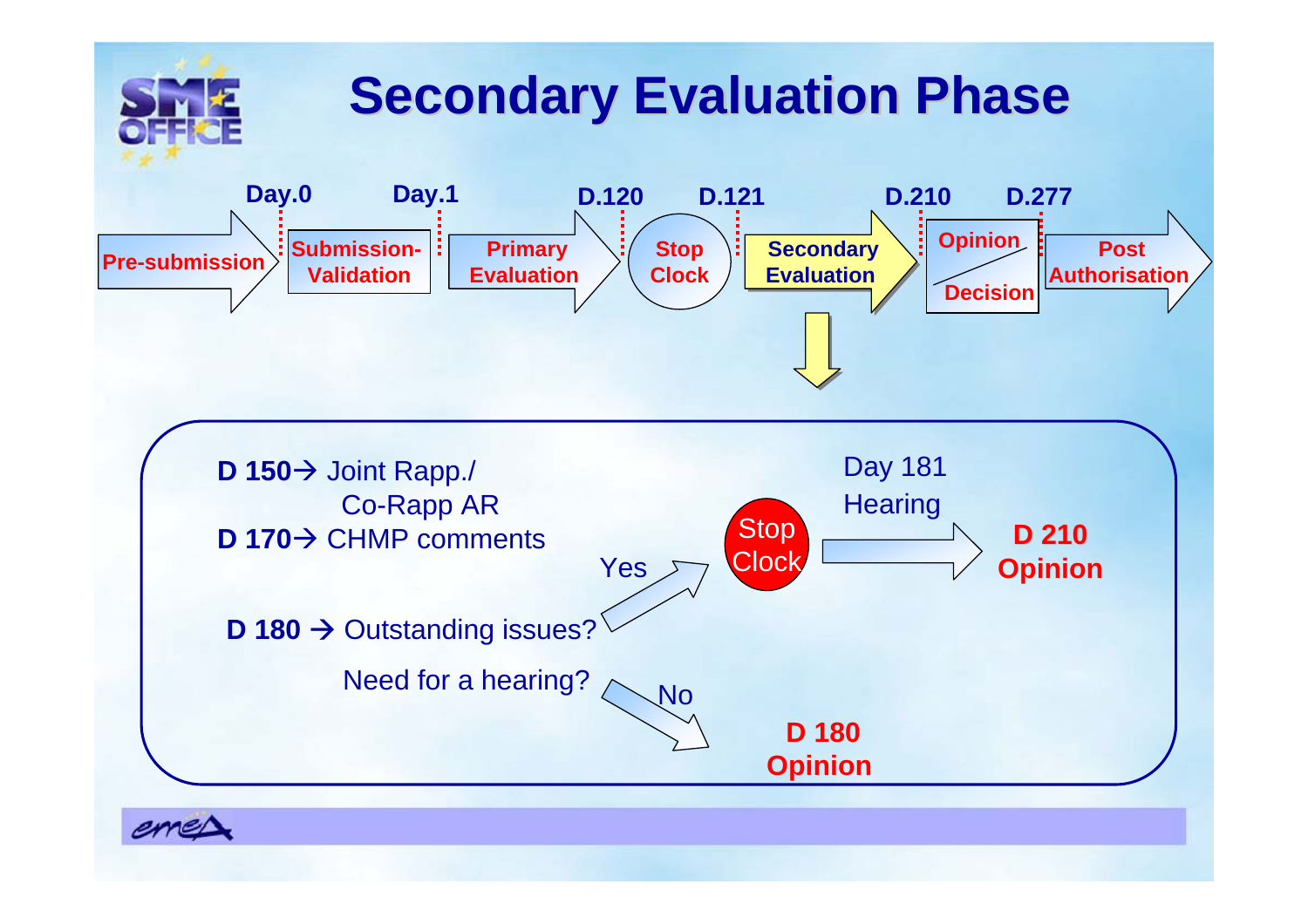

## **Types of Opinion Types of Opinion**

- **Positive**
- **Negative**

#### •**Under Exceptional Circumstances**

- Comprehensive data cannot be provided
- Reviewed annually to reassess the risk-benefit balance

### • **Conditional**

- Additional data is required, however the benefit to public health of immediate availability outweighs risk
- Authorisation valid for one year, on a renewable basis
- Once the pending studies are provided, it can become a "normal" marketing authorisation

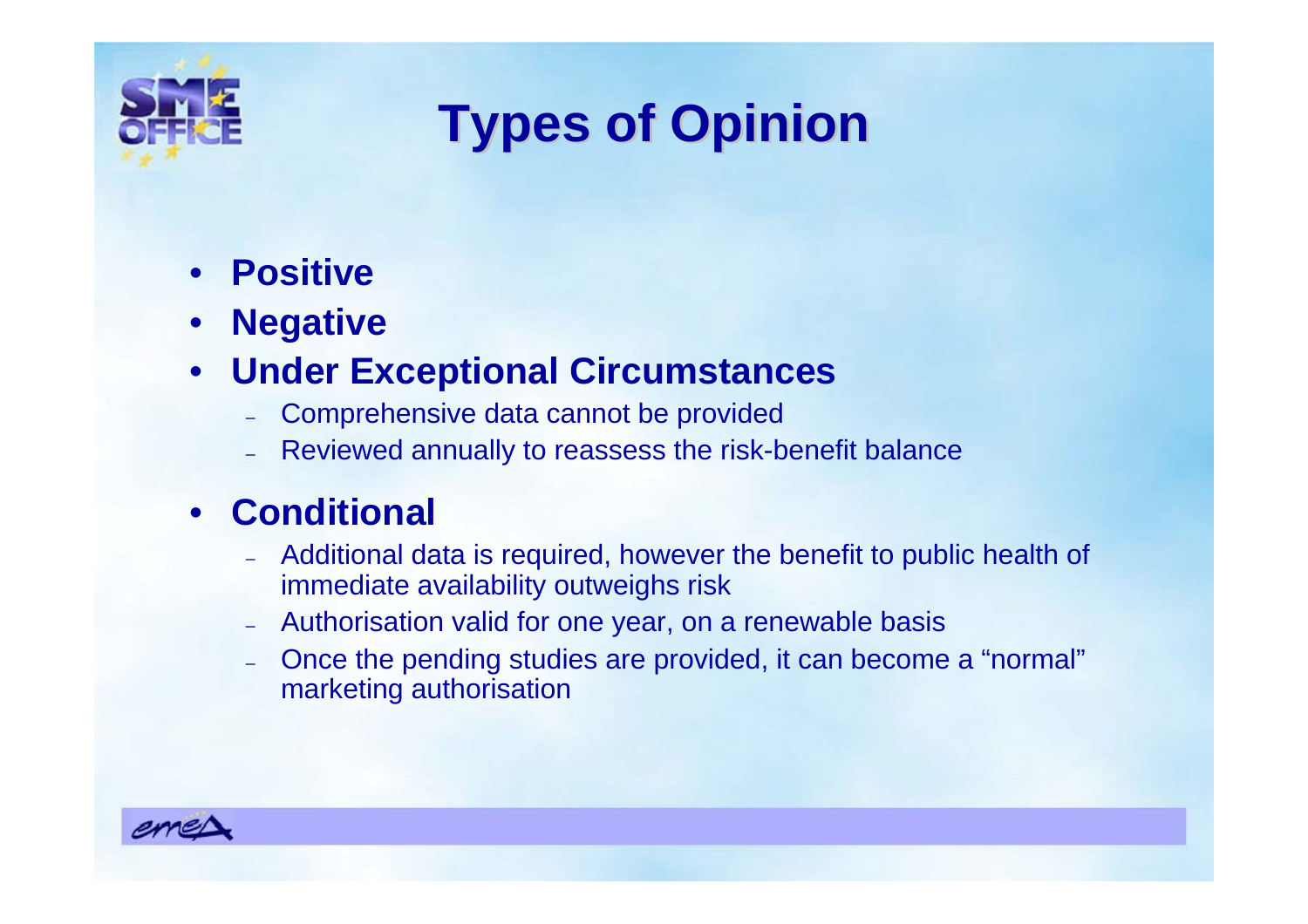

CHMA<br>AR MA

- •**Annex A:** pack sizes, pharmaceutical forms, etc
- •**Annex II:** manufacturers, legal status, etc
- •**Annex IV:** conditions to be implemented by the MS
- $\bullet$  **Appendix to the Opinion:** 
	- CHMP Assessment Report (summary of the scientific evaluation)

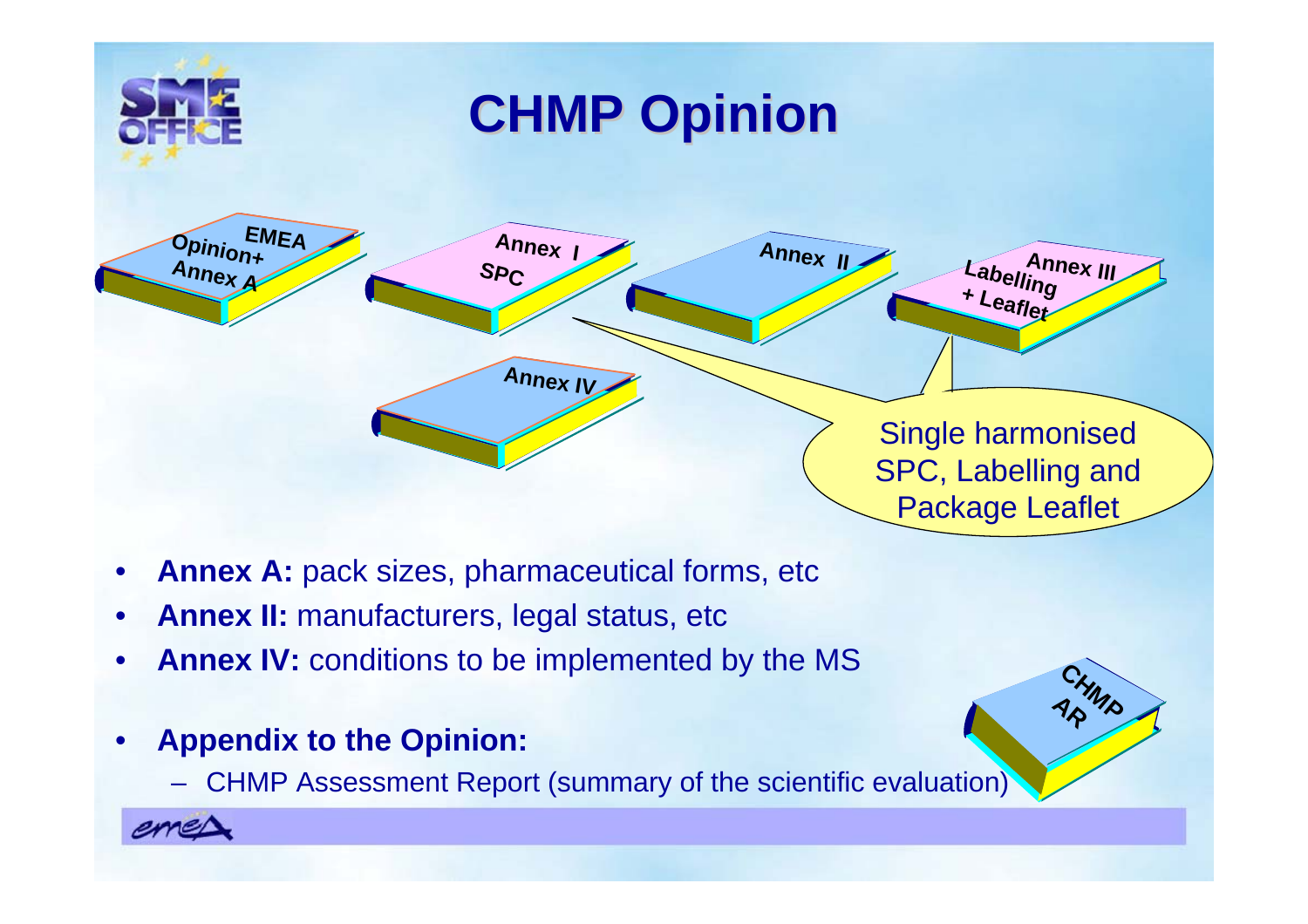

### **Re-Examination Examination**

The applicant can appeal against the CHMP Opinion

- •15 days to appeal
- •60 days to submit grounds for appeal
- •CHMP 60 days to consider revision of initial opinion
	- No new data
	- Scientific advisory group may be consulted

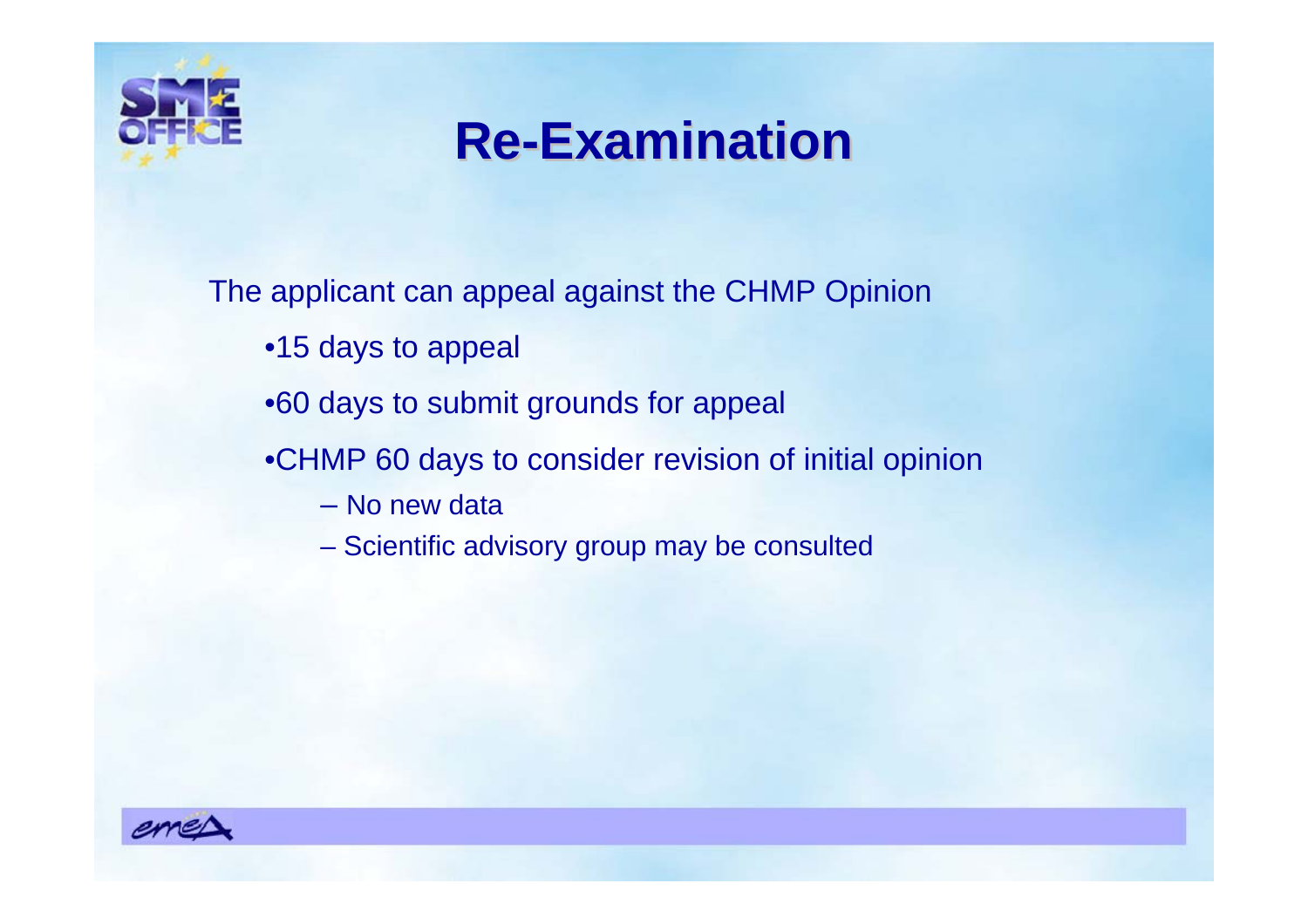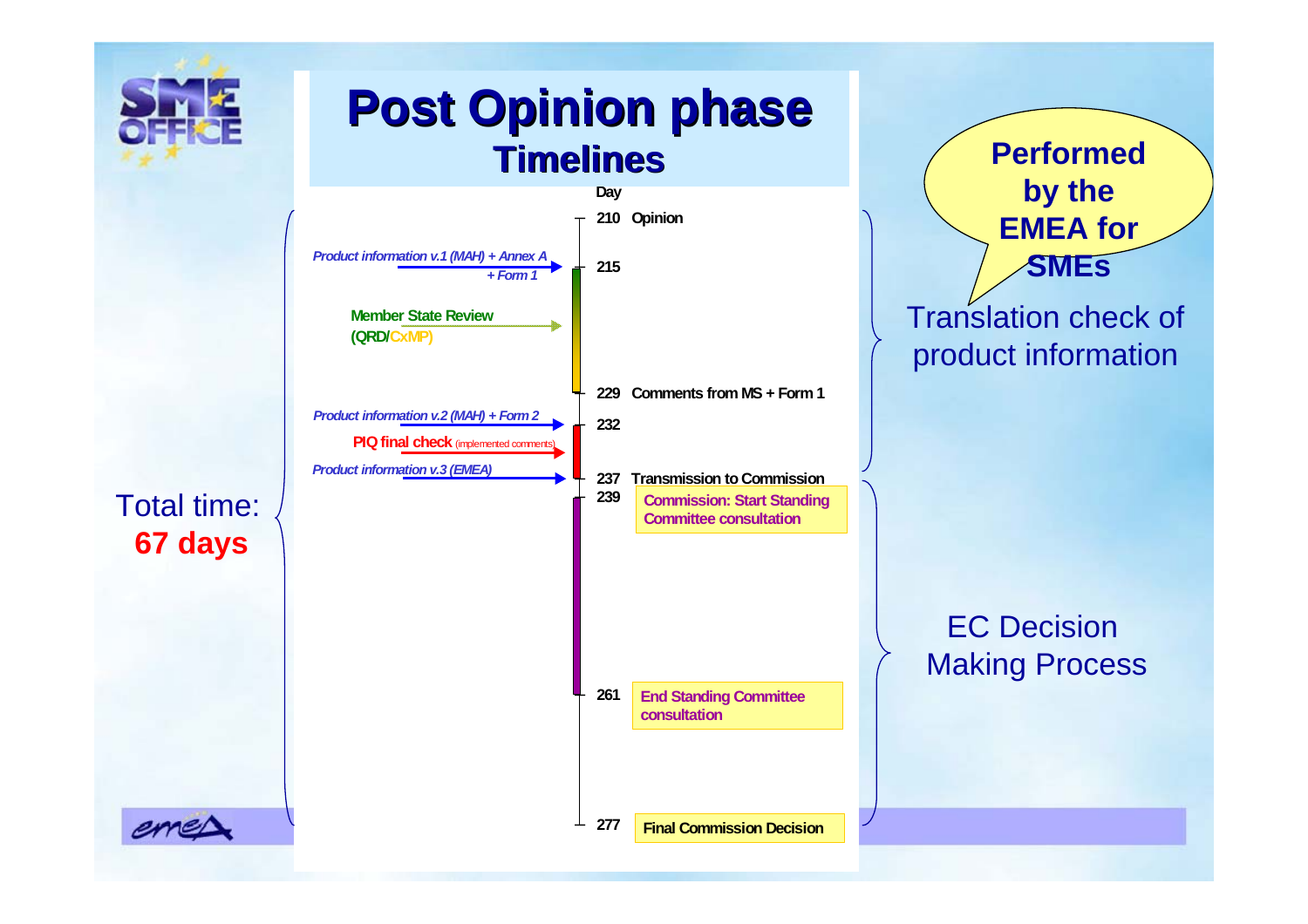

### **Transparency Transparency**

- •**CHMP Monthly report**
- •**CHMP Press release**
- • **European Public Assessment Report (EPAR)**
	- It is published in modular form on the EMEA website. Contains:
	- –The summary of the scientific evaluation of a product in EN
	- –Product Information is published in all EU languages.

*(http://www.emea.europa.eu/index/indexh1.htm)*

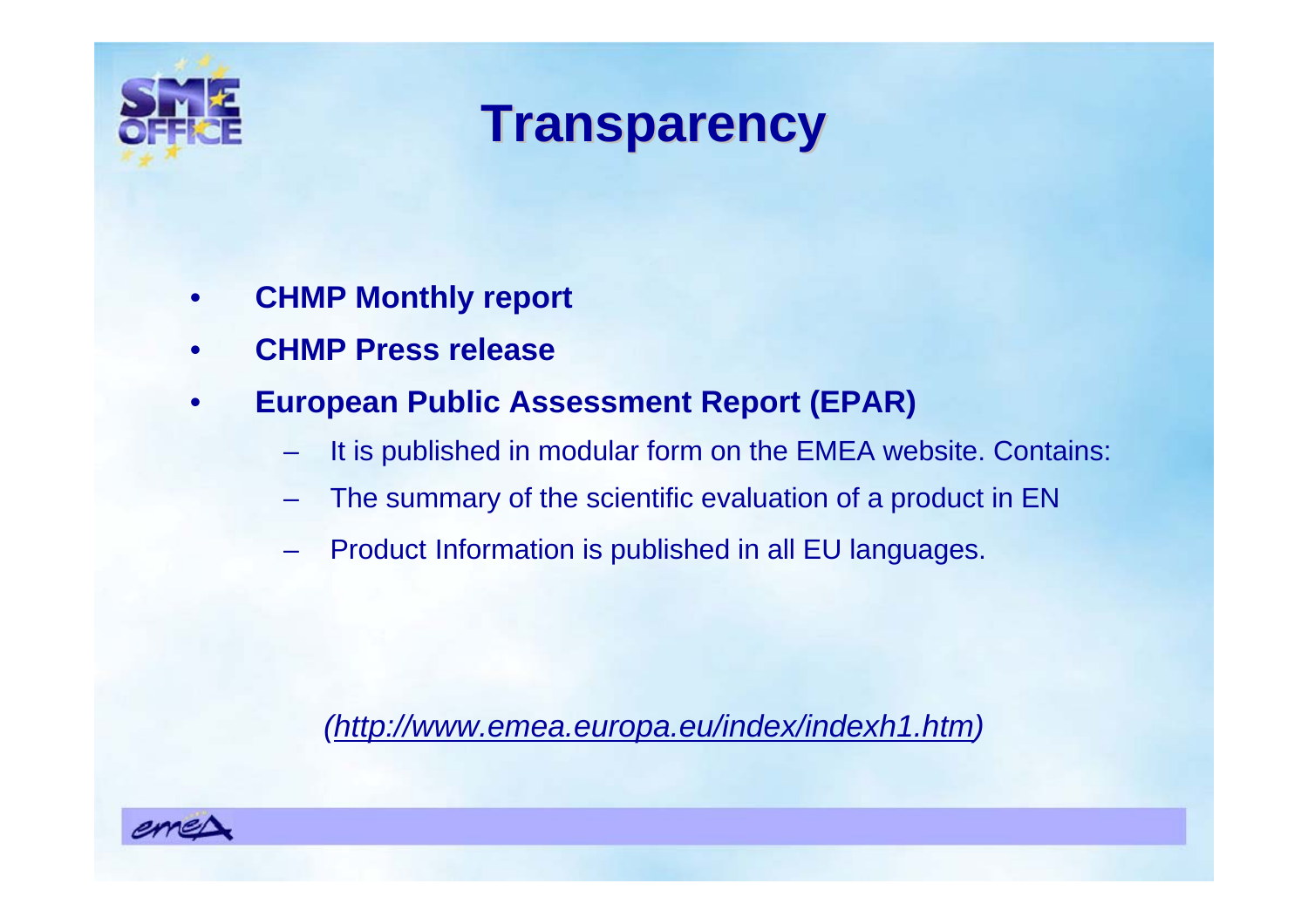

### **Accelerated procedure Accelerated procedure**

- CHMP opinion in 150 days (instead of 210)
- $\bullet$   $\,$  1 $^{\rm st}$  phase similar
- $\bullet$ Day 120 Opinion or List of outstanding issues
- $\bullet$ Day 121-150 Oral explanation if applicable + Opinion

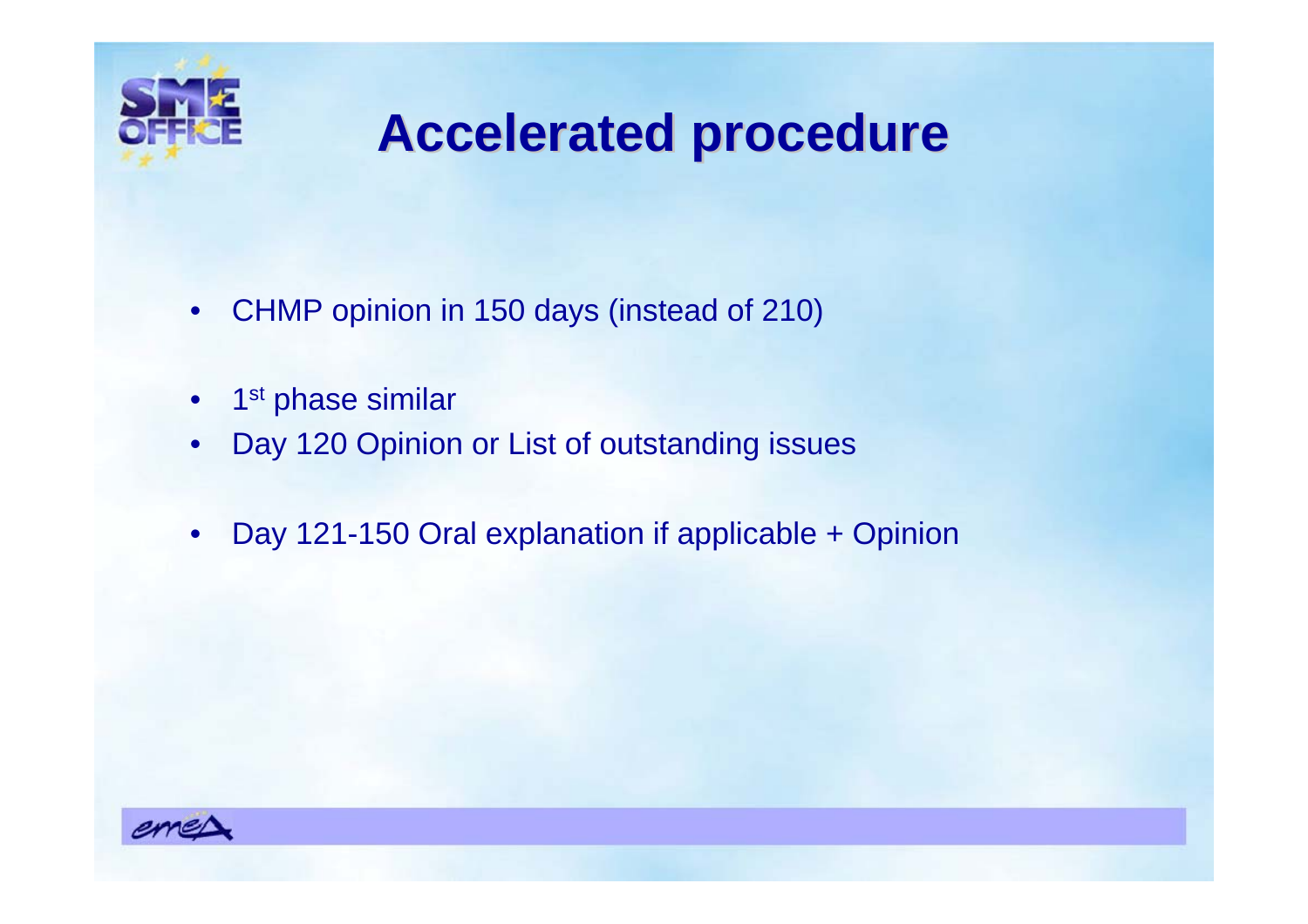

## **Post Authorisation Phase Post Authorisation Phase**

- •Products do not stand still, they are changing all the time.
- • Any change to the approved Marketing Authorisation requires regulatory approval.
- • There are different procedures for post authorisation changes depending on the nature of the proposed change (minor / major)

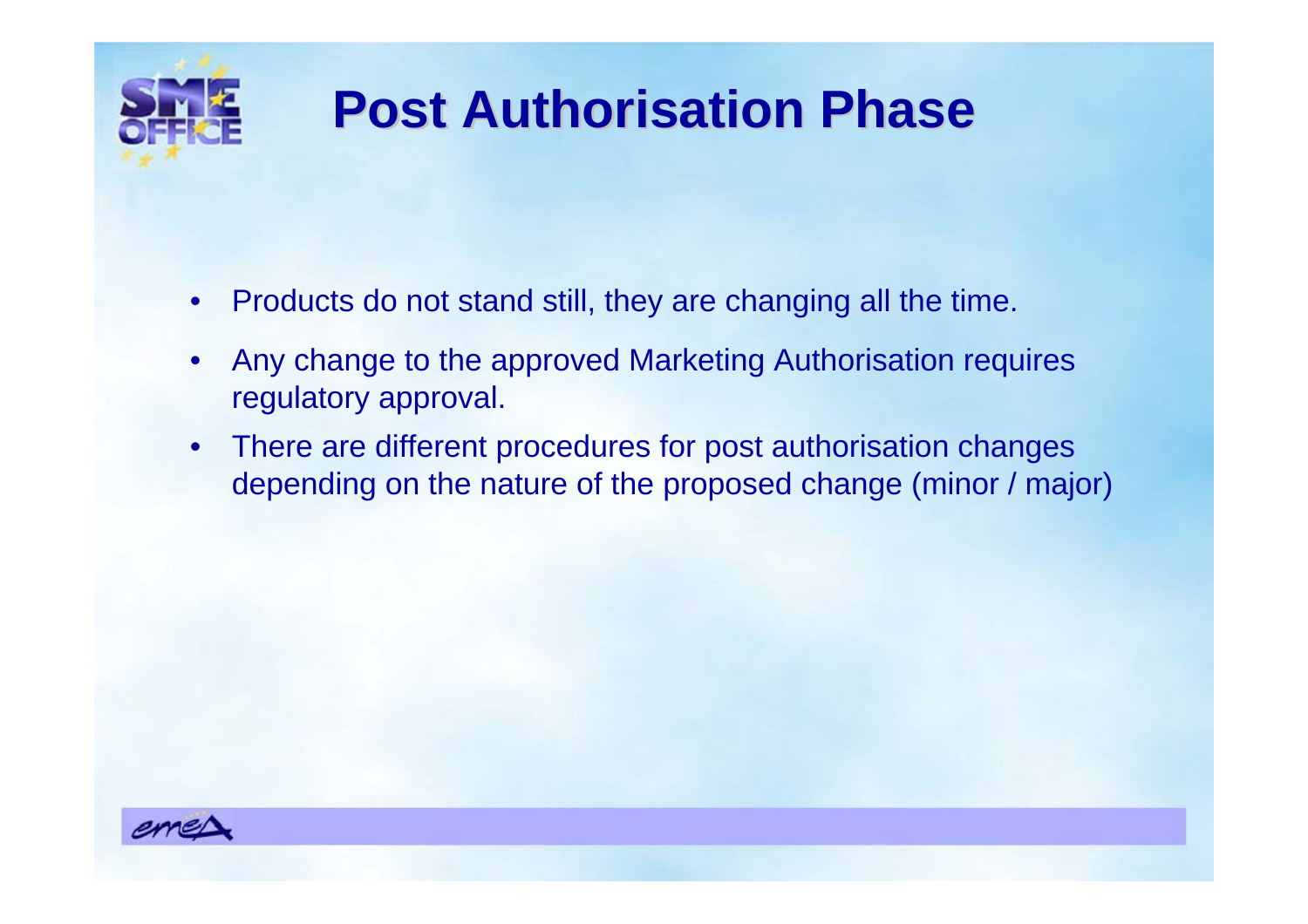

### **Closing Remarks Closing Remarks**

The Centralised Procedure:

- •1 application, 1 evaluation, 1 authorisation
- $\bullet$ EU-wide authorisation binding and identical in all MS
- $\bullet$  Provides access at the same time to potentially nearly half a billion patients
- $\bullet$ Set timelines  $\rightarrow$  Scientific Opinion in 210 days, followed by authorisation ~ 2 months later
- • Transparent procedure, reports are released to applicants and EPARs are published on the EMEA website.
- • Support to SMEs
	- Scientific advice from CHMP: reduced fee
	- Procedural assistance from EMEA Secretariat
	- Translations of product information performed by EMEA (no fee)